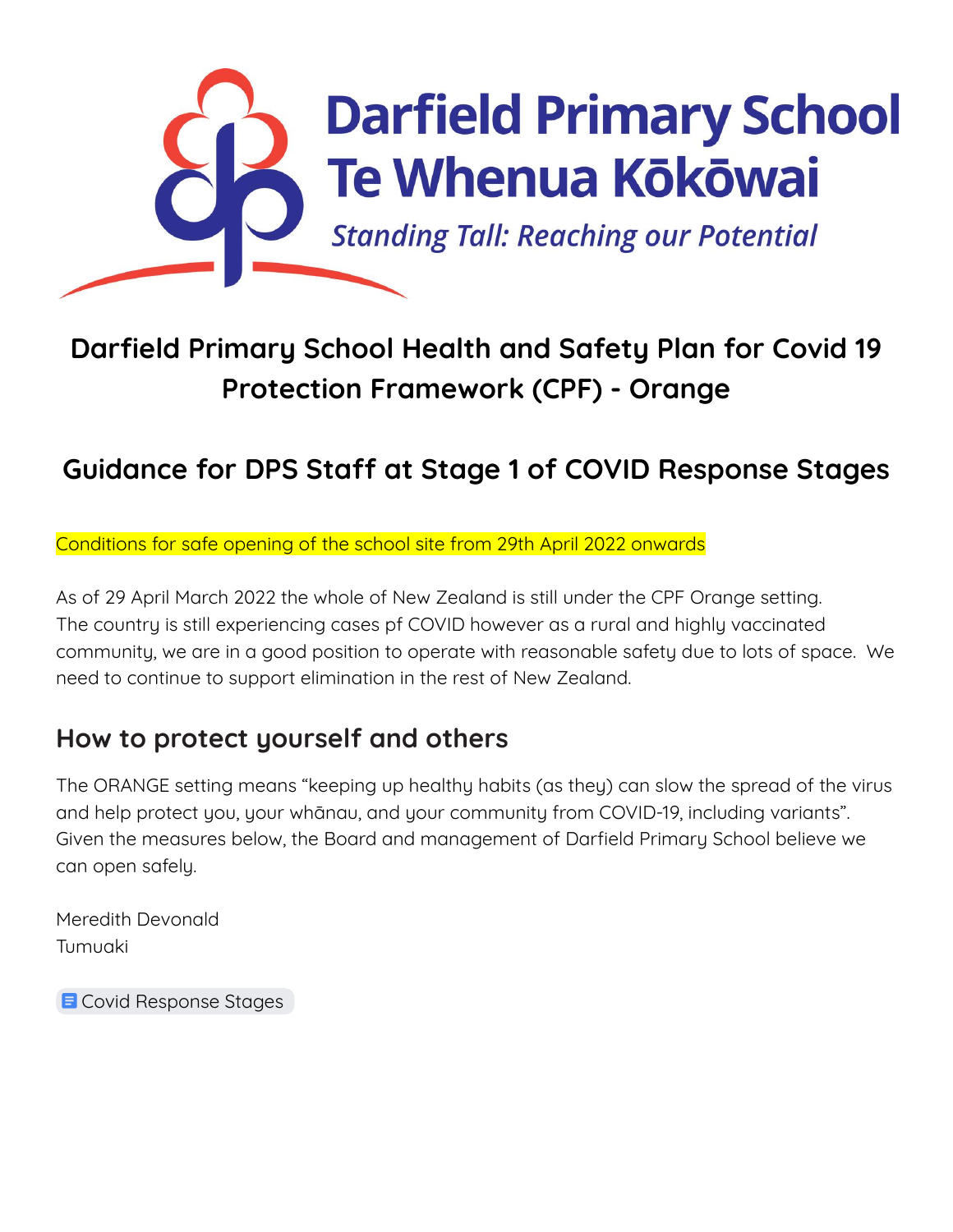| <b>Staffing</b>                    | For the duration of the CPF Orange setting, all staff are expected to work from the school site (excepting the usual reasons for<br>1.<br>leave as per policy) including staff with a higher level of vulnerability to COVID-19 (for such staff, individual arrangements<br>covering safety measures should be made in advance on a case by case basis with the principal).<br>Staff can work across more the one group/class of students within a school<br>2.<br>Staff such as itinerant music teachers and relief teachers will be able to work across different schools<br>3.<br>All staff should closely monitor for symptoms, stay home if unwell, get tested if symptomatic<br>4.                                                                                                                                                                                                                                                                                                                                                                                                                                                                                                                                                                                                                                                                                                                                                                                                                                                                                                                                                                                                                                                                                                                                                                                                                                                                                                                                                                                                                                                                                                                                                                                                                                                                                                                                                                                                                                                                                                                                                                                                                                                                                                                                                                                                                                                                                                                                               |
|------------------------------------|----------------------------------------------------------------------------------------------------------------------------------------------------------------------------------------------------------------------------------------------------------------------------------------------------------------------------------------------------------------------------------------------------------------------------------------------------------------------------------------------------------------------------------------------------------------------------------------------------------------------------------------------------------------------------------------------------------------------------------------------------------------------------------------------------------------------------------------------------------------------------------------------------------------------------------------------------------------------------------------------------------------------------------------------------------------------------------------------------------------------------------------------------------------------------------------------------------------------------------------------------------------------------------------------------------------------------------------------------------------------------------------------------------------------------------------------------------------------------------------------------------------------------------------------------------------------------------------------------------------------------------------------------------------------------------------------------------------------------------------------------------------------------------------------------------------------------------------------------------------------------------------------------------------------------------------------------------------------------------------------------------------------------------------------------------------------------------------------------------------------------------------------------------------------------------------------------------------------------------------------------------------------------------------------------------------------------------------------------------------------------------------------------------------------------------------------------------------------------------------------------------------------------------------------------------------------------------------------------------------------------------------------------------------------------------------------------------------------------------------------------------------------------------------------------------------------------------------------------------------------------------------------------------------------------------------------------------------------------------------------------------------------------------------|
| <b>Safe Operating</b><br>Procedure | Students are not required to be vaccinated.<br>1.<br>No person with a contagious respiratory illness may enter the school site. This will be published throughout the school<br>2.<br>community and signs will be posted on all entrance points.<br>3.<br>Masks are strongly recommended for all adults when indoors with others (with the exception of Teachers/Teachers Aides<br>within the Pikopiko space). Masks are strongly recommended for all students in Years 4 and above when indoors with others.<br>An exception to this procedure will be people with formal masks exemptions. Masks should meet government guidelines (eg<br>medical, N95 or cloth with filter). Eating / drinking will be encouraged to be done outside but when inside masks may be<br>removed but with increased physical distancing (>1m) required. A small number of medical masks will be available at school.<br>Staff and students will be allowed to access school by normal means and at normal times.<br>4.<br>Students with complex medical needs may have the school programme adapted, or learn at home, and teachers will provide<br>5.<br>for this.<br>Hygiene routines will continue to be taught and prioritised; proper mask wearing taught and reinforced; no spitting or<br>6.<br>dropping tissues; hand sanitise on entry to and exit from school, on entry to and exit from each teaching space; washing of<br>hands with soap and dry hands before leaving the toilet or prior to eating food; contactless greetings; sneeze or cough into<br>elbow; where sneezing/coughing contacts an shared surface this surface will be disinfected promptly; maintain as much<br>physical distance as is practical; water fountains not to be used; no sharing of bottles. Students will eat outside whenever<br>practicable.<br>Shared supplies and equipment can be used if students and staff are undertaking regular hand washing and staying away of<br>7.<br>sick<br>Playgrounds can be used (maintain good hand hygiene)<br>8.<br>If a person on site starts to show signs of Covid, they should contact the office and carefully make their way to the office for<br>9.<br>assessment and/or exiting the site. Anyone not complying can be directed to comply and may be directed home by the<br>principal. Stand outside the office and wait to be met.<br>10. Staff briefings will be held in the Maker Space at the usual times.<br>11. Teachers will adapt learning plans, including teaching spaces, to reduce potential transmission of Covid (eg avoiding close<br>face to face exposure, increased hand washing).<br>12. Practices and rehearsals can go ahead - physical distancing of one metre is recommended where practicable especially for<br>higher risk activities such as singing and using wind instruments<br>13. Some EOTC activities will continue but will require specific Risk Assessment and Management Forms (RAMS).<br>14. Evacuation drills are able to be held<br>15. Mental Health considerations: |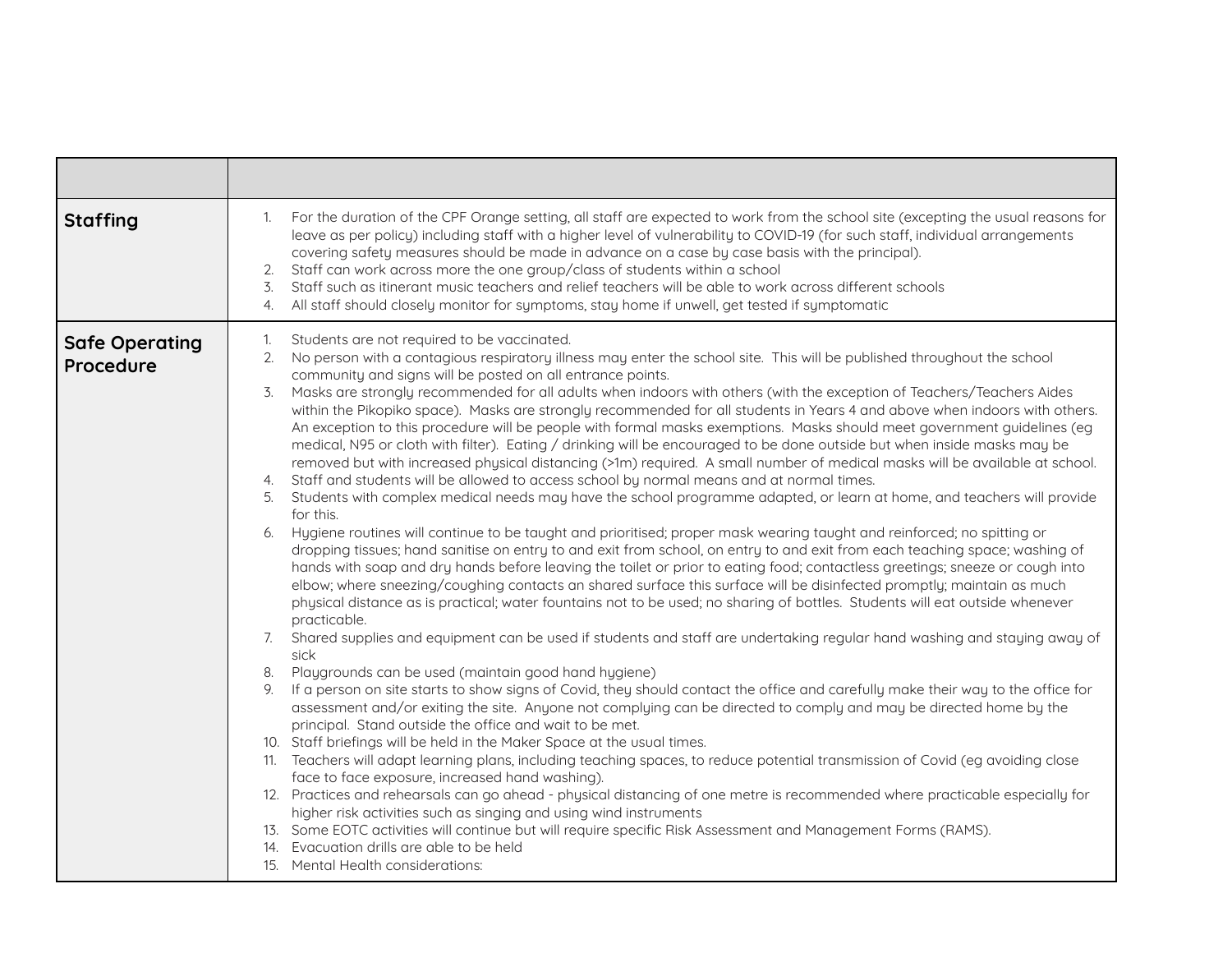|                                | a. Excessive mask-wearing: students and staff will be encouraged to be outdoors whenever practicable.<br>b. Positive messages and reinforcement will be promoted along with careful handling of behavioural corrections<br>16. Ventilate spaces thoroughly as often as possible and at the end of each day (windows wide open 10 mins)<br>17. All members of the school community will be encouraged to voice any health and safety concerns at any time.<br>18. External hire of school facilities will be monitored for compliance with CPF Orange practices.<br>19. If cases are proportionally higher in our community, consideration will be given to whether classroom groupings are possible<br>to minimise spread                                                                                                                                                                                                                                                                                                                                                       |
|--------------------------------|---------------------------------------------------------------------------------------------------------------------------------------------------------------------------------------------------------------------------------------------------------------------------------------------------------------------------------------------------------------------------------------------------------------------------------------------------------------------------------------------------------------------------------------------------------------------------------------------------------------------------------------------------------------------------------------------------------------------------------------------------------------------------------------------------------------------------------------------------------------------------------------------------------------------------------------------------------------------------------------------------------------------------------------------------------------------------------|
| <b>Events</b>                  | Curriculum Events (EOTC, assemblies, parent-teacher interviews, visiting speakers, etc)<br>Do not require vaccination certificates<br>Events with large numbers of people can take place - try to plan for events to be outside wherever possible.<br>2.<br>Assemblies can be held either indoors or outdoors. However spaces must be well ventilated and allow for physical distancing<br>3.<br>wherever possible<br>Non-Curriculum Events (prize givings, sports, inter-school events etc)                                                                                                                                                                                                                                                                                                                                                                                                                                                                                                                                                                                    |
|                                | Must follow current MoH rules for public gatherings<br>There are no indoor capacity limits. Schools are strongly encouraged to use allocated seating for large events or apply a<br>maximum capacity limit based on the maximum number of people who occupy the space if each person was one meter<br>apart.<br>Cultural and physical activities can go ahead on site (all other public health measures must be maintained including good<br>3.<br>hygiene practices)                                                                                                                                                                                                                                                                                                                                                                                                                                                                                                                                                                                                           |
| <b>Parents</b>                 | Parents are encouraged to drop off and pick up outside the school gates. Otherwise parents may drop their children off<br>1.<br>outside the child's classroom, whilst maintaining physical distancing. Parents are still unable to drop off in the classroom as<br>physical distancing of 1 metre is difficult to achieve<br>Classroom tours for new parents can be arranged for outside of school time (8.30am-3.15pm)<br>2.<br>3. Parents are strongly encouraged to wear masks and maintain physical distancing<br>When entering the school site (outside of school drop off or pick up times) all parents are to use the Vis Tab tablet for signing<br>4.<br>in - located in the school office<br>All parents are strongly encouraged to be masked whilst on the school site or at a school event. If the event is outside and<br>physical distancing is maintained masks may not need to be worn<br>All parents can enter the school classrooms for curriculum related events (eg Parent conferences, a prearranged meeting with<br>6.<br>a teacher or office staff, etc). |
| Children with<br>complex needs | Students are encouraged to take additional precautions when leaving home.<br>1.<br>Parents, caregivers and students will need to work with the school to develop a plan to support attendance onsite.<br>2.                                                                                                                                                                                                                                                                                                                                                                                                                                                                                                                                                                                                                                                                                                                                                                                                                                                                     |
| <b>Visitors</b>                | No non-essential visitors and appointments preferred.<br>Do NOT need to be vaccinated but strongly encouraged to wear a face mask unless exempt.<br>Must first go to the office to sign in.<br>Students from other schools are permitted to be on site and must follow all health measures<br>Large gatherings should be held outdoors or in well ventilated spaces<br>5.<br>For non-curriculum related activities, schools should follow any rules and guidance for events and gatherings<br>6.                                                                                                                                                                                                                                                                                                                                                                                                                                                                                                                                                                                |
| <b>Office</b>                  | Promote appointments when visiting the school site.<br>1.<br>Strongly encouraged to wear a face mask at the front desk and whilst moving around the office space.<br>2.                                                                                                                                                                                                                                                                                                                                                                                                                                                                                                                                                                                                                                                                                                                                                                                                                                                                                                         |